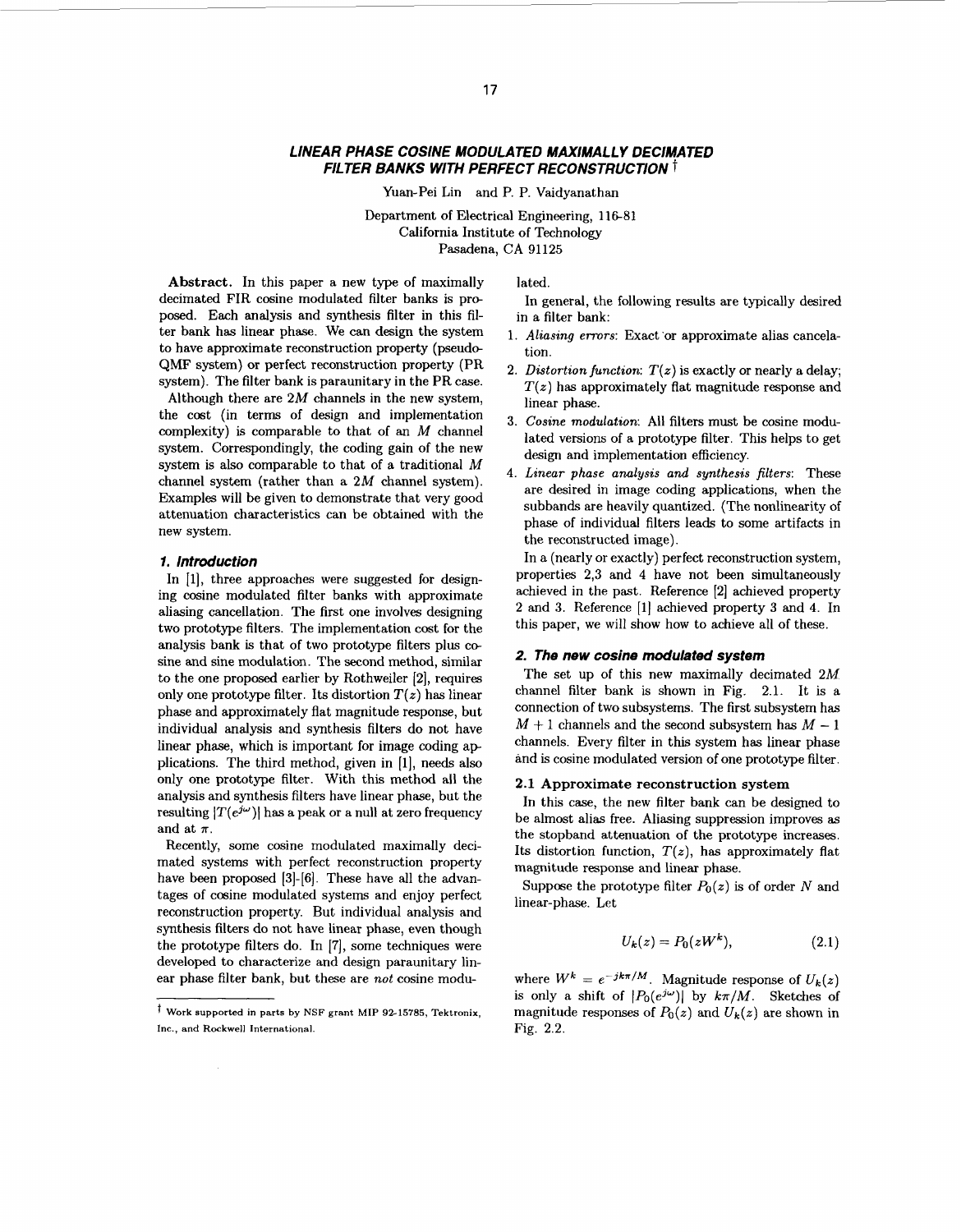Construct the analysis and synthesis filters in Fig. 2.1 as follows:

$$
H_k(z) = a_k(U_k(z) + U_{-k}(z)), \qquad k = 0, 1, ..., M,
$$
  
\n
$$
H'_k(z) = jz^{-M}(U_k(z) - U_{-k}(z)), \qquad k = 1, 2, ..., M - 1,
$$
  
\n
$$
F_k(z) = z^{-(N+M)}\widetilde{H}_k(z), \qquad k = 0, 1, ..., M,
$$
  
\n
$$
F'_k(z) = z^{-(N+M)}\widetilde{H}'_k(z), \qquad k = 1, 2, ..., M - 1,
$$
  
\n(2.2)

where  $j = \sqrt{-1}$  and

$$
a_k = \begin{cases} \frac{1}{\sqrt{2}}, & \text{if } m = 0 \text{ or } M, \\ 1, & k = 1, ..., M - 1. \end{cases}
$$

Figs. 2.3(a) and (b) show, respectively, symbolic magnitude responses of analysis filters in the two subsystems. Notice that the second subsystem does not have filters with passbands covering zero frequency or  $\pi$  while the first subsystem does. The synthesis filters are time-reversed versions of analysis filters and therefore have identical magnitude responses.

The time domain equivalent of (2.2) is

$$
h_k(n) = \sqrt{2}p_0(n)\cos(\frac{\pi}{M}kn), \quad k = 0 \text{ or } M,
$$
  
\n
$$
h_k(n) = 2p_0(n)\cos(\frac{\pi}{M}kn), \quad k = 1, ..., M - 1,
$$
  
\n
$$
h'_k(n + M) = 2p_0(n)\sin(\frac{\pi}{M}kn), \quad k = 1, ..., M - 1,
$$
  
\n
$$
f_k(n) = h_k(N + M - n), \quad k = 0, ..., M,
$$
  
\n
$$
f'_k(n) = h'_k(N + M - n), \quad k = 1, ..., M - 1,
$$
  
\n(2.3)

where  $p_0(n)$  is the impulse response of the prototype filter. The linear phase property of  $P_0(z)$  and the modulation in (2.3) ensure that every individual filter has linear phase.

We can verify that if  $P_0(z)$  is close to a Nyquist(2M) filter and has stopband edge  $\omega_s < \pi/M$ , then this filter bank has the following four properties [8]. (1)  $|T(e^{j\omega})|$ is approximately flat. (2)  $T(z)$  has linear phase. (3) The system is nearly alias free. **(4)** Every analysis and synthesis filter has linear phase.

### **2.2** Perfect reconstruction system

Based on the set up for approximate reconstruction system, we can further constrain the polyphase components of the prototype filter so that the resulting filter bank is paraunitary and hence PR.

Let  $G_n(z)$  be the *n*th Type 1 polyphase component of  $P_0(z)$  [9]. It can be shown that if the analysis and synthesis filter are chosen as in (2.3), then the system in [Fig. 2.1](#page-3-0) is paraunitary if and only if the following are true [8].

$$
\widetilde{G}_0(z)G_0(z)=1, \quad \text{and} \quad \widetilde{G}_M(z)G_M(z)=1. \tag{2.4}
$$

$$
\widetilde{G}_k(z)G_k(z) + \widetilde{G}_{k+M}(z)G_{k+M}(z) = 2, \qquad (2.5)
$$

 $k=1,2, \ldots, M-1.$ 

Notice that the constraints imposed on the  $P_0(z)$  do not affect the linear phase property of individual filters. Consequently, with prototype filter satisfying (2.4) and (2.5) and filters as in (2.3), the *2M* channel system in [Fig.](#page-3-0) [2.1](#page-3-0) is a cosine modulated linear phase PR filter bank.

# *3. Comparison of the new system to conventional filter banks*

In this section, similarities and differences between the new system and conventional cosine modulated filter banks are elaborated.

# **3.1** Different spectral support

In a conventional *N* channel maximally decimated cosine modulated PR or approximately PR system, all filters have the same total bandwidth  $2\pi/N$  (including positive and negative frequency) and the same height in passband. Their passbands do not overlap significantly. When the subband signals are decimated by  $N$ , there is no severe aliasing in the subbands. Aliasing is only due to nonideal nature of filter cutoff.

The new system, however is different from traditional filter banks in all that mentioned above. **As** shown in Fig. 2.3(a),  $H_k(z)$  and  $H'_k(z)$  have the same spectral supports and total bandwidth  $2\pi/M$ , i.e., two times wider than they are in the traditional case while  $H_0(z)$ and  $H_M(z)$  have total bandwidth only  $\pi/M$ . Also  $H_0(z)$  and  $H_M(z)$  have  $\sqrt{2}$  times the height of the other filters. Serious aliasing occurs in the subbands, but are cancelled in the synthesis bank.

#### **3.2** Application in subband coding

Although there is severe aliasing in the subbands, it is still possible to exploit the energy distribution of the original input signal  $x(n)$  in the usual way and obtain coding gain advantage like conventional filter banks.

To explain, let  $x_k(n)$  and  $x'_k(n)$  denote the outputs of  $H_k(z)$  and  $H'_k(z)$  respectively, as in Fig. 3.1(a). With filters **as** in (2.2), we can show that

$$
2z^{-M}X(z)U_k(z) = z^{-M}X_k(z) + jX'_k(z), \qquad (3.1)
$$

where  $U_k(z)$  is as defined in  $(2.1)$ . Eq.  $(3.1)$  means we can interpret  $x_k(n)$  and  $x'_k(n)$  as the real and imaginary parts of the one-sided signal  $X(z)U_k(z)$ . A pictorial illustration is given in Fig. 3.1(b). So  $x_k(n)$ and  $x'_k(n + M)$  together retain the usual meaning of subband signals. (A somewhat related result can be found in [10], which came to our attention recently.) From the fact that  $H_k(z)$  and  $H'_k(z)$  have the same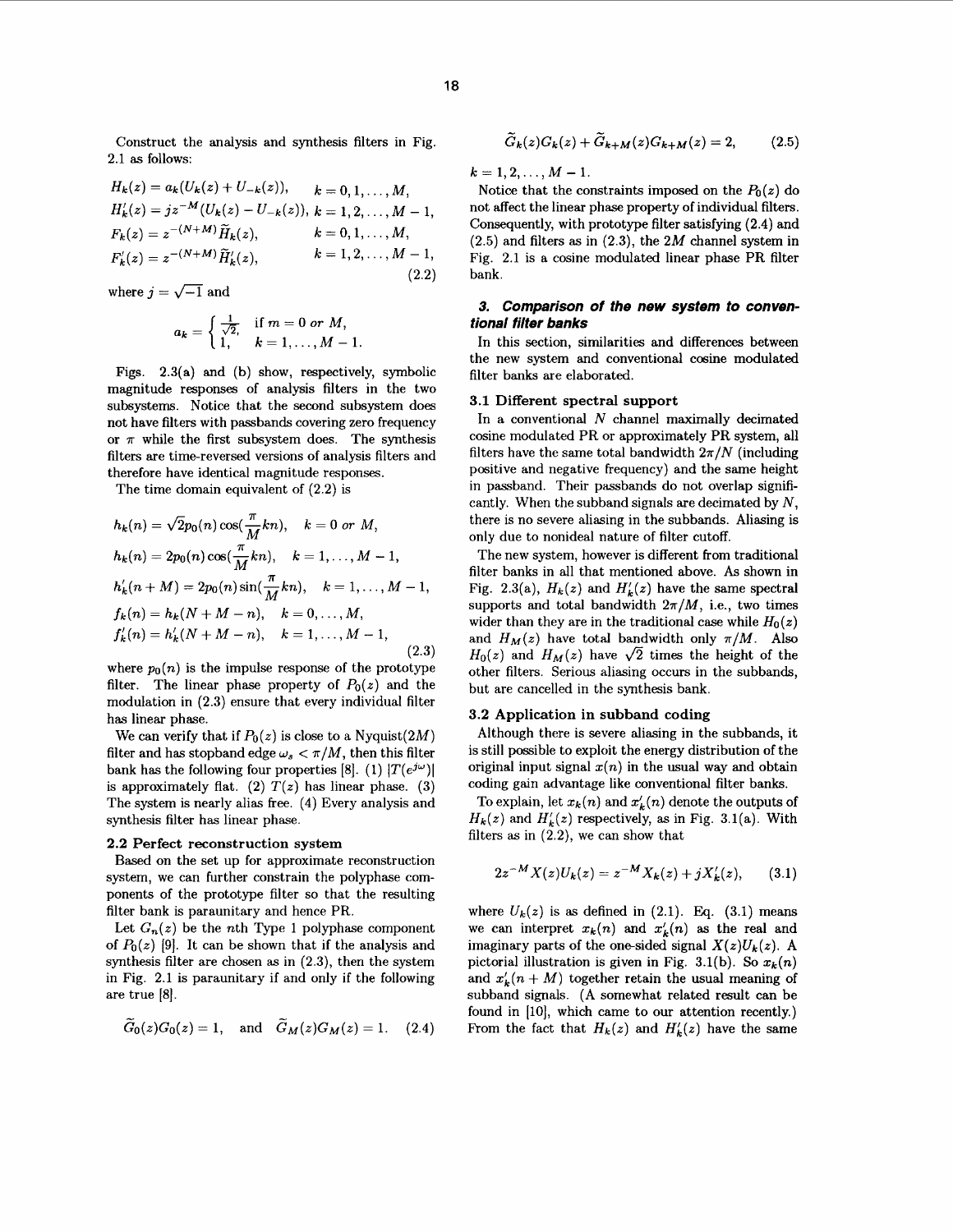spectral occupancy, we see that the energies of  $x_k(n)$ and  $x'_{k}(n)$  are essentially the same. These in turn are proportional to the energy of the hypothetical complex subband signal  $y_k(n)$ . The decimation of  $x_k(n)$  and  $x'_k(n)$  by 2*M* is equivalent to decimating  $y_k(n)$  by 2*M*. But that does not lead to severe aliasing other than due to usual filter nonidealities since  $y_k(n)$  has bandwidth  $2\pi/2M$ . So even though the decimation of the subband signals in [Fig.](#page-3-0) **2.1** creates severe aliasing, it still makes sense to quantize and encode the decimated signals based on the energy distributions of the undecimated signals. We conclude the new filter bank still finds application in subband coding. (This has been verified by performing image coding with the proposed filter bank.)

### Coding gain

In the construction of the new PR filter bank, the system is constrained to be paraunitary. The coding gain and optimal bit allocation for paraunitary systems can be found in **[9].** However, because of spectral overlapping between the two subsystems, the **2M**  channel filter bank is found to have coding gain close to an *M* channel rather than a *2M* channel paraunitary filter bank. (See **[8]** for detail.)

### **3.3** Design cost and implementation complexity

The design of the prototype filter in approximate reconstruction system is exactly the same as that in traditional *M* channel pseudo QMF cosine modulated filter banks **[8], [9].** In the PR case, it is sufficient to minimize the stopband energy of the prototype filter under the two conditions in **(2.4)** and **(2.5).** This is similar to the case of traditional PR *M* channel cosine modulated filter banks **[4].** Therefore, the **2M** channel system and usual (QMF or **PR)** cosine modulated filter banks have the same design cost.

The implementation complexity of a conventional *M*  channel maximally decimated cosine modulated filter bank is that of the prototype filter plus one DCT matrix working at M-fold decimated rate **[9].** In both approximate reconstructior, and PR case, the proposed *2M* system has nearly the same cost **[8],** i.e., number of computations per input sample is nearly the same.

### *4. Numerical examples*

*Example 4.1 Approximately PR system with*  $M = 8$ : The prototype filter has order  $N = 88$ , stopband attenuation 73 dB and stopband edge  $\omega_s = 0.12\pi$ . Fig. **4.l(a)** (b) show, respectively, magnitude responses of the first set of analysis filters and the second set **of**  analysis filters. In this example we have satisfactory suppression of aliasing error,  $\sqrt{\sum_{i=1}^{i=2M-1} |A_i(e^{j\omega})|^2}$ (where  $A_i(z)$  denotes the alias transfer function of the

ith alias component as defined in **[9]).** The worst peak aliasing error is only about **0.0013.** Also the amplitude distortion function is approximately flat with peak amplitude distortion **0.002.** 

*Example 4.2. PR system with*  $M = 7$ : The prototype  $P_0(z)$  in this example is of order 49. It has stopband attenuation 42 dB and stopband edge  $\omega_s$  0.165 $\pi$ . [Fig.](#page-3-0) **[4.2](#page-3-0)** (a) (b) show, respectively, magnitude responses of the first set of analysis filters and the second set of analysis filters.

In both of these examples, the analysis filters have linear phase by construction, *so* we have not shown the phase responses.

Summarizing, we have developed a linear phase cosine modulated maximally decimated system with perfect reconstruction. Design examples have shown that very good attenuation characteristics can be obtained as well.

#### References

- **[l]** P. L. Chu, "Quadrature Mirror Filter Design for an Arbitrary Number of Equal Bandwidth Channels," *IEEE Bun. on ASSP,* pp. **203-218,** Feb. **1985.**
- **[2]** J. H. Rothweiler, "Polyphase quadrature filters, a new subband coding technique," *Proc.* **of** *the IEEE Int. Conf. on ASSP,* pp. **1980-1983,** April, **1983.**
- **[3] H.** J. Nussbaumer, "Pseudo QMF filter bank," *IBM Tech. disclosure Bulletin,* vol. **24,** pp. **3081-3087,**  Nov. **1981.**
- **[4]** R. D. Koilpillai and P. P. Vaidyanathan, "Cosine modulated FIR filter banks satisfying perfect reconstruction," *IEEE Tmn. on SP,* vol. **SP-40,** pp. *770-*  **783,** April **1992.**
- **[5]** T. **A.** Ramstad, "Cosine modulated analysis-synthesis filter banks with critical sampling and perfect reconstruction," *Proc. IEEE Int. Conf. ASSP,*  pp. **1789-1792,** Toronto, Canada, May **1991.**
- **[GI** H. S. Malvar, *Signal Processing with lapped transforms,* Artech House, Norwood, MA, **1992.**
- **[7] A.** K. Soman, P. P. Vaidyanathan, and T. Q. Nguyen, "Linear phase paraunitary filter banks: theory, factorizations and applications," IEEE Tran. on ASSP, pp. **203-218,** Dec. **1993.**
- **[8]** *Y.* Lin and P. P. Vaidyanathan, "Linear phase cosine modulated maximally decimated filter banks with perfect reconstruction,'' Tech. report, California Institute of Technology, Pasadena, CA, Nov **1993.**
- **[9]** P. P. Vaidyanathan, *Multimte systems and filter banks,* Englewood Cliffs, Prentice Hall, **1993.**
- [10] N. J. Fliege, "Computational efficiency of modified DFT polyphase filter banks," Proc. 27th Asilomar Conf. on Signal, Systems and Computers, **1993.**